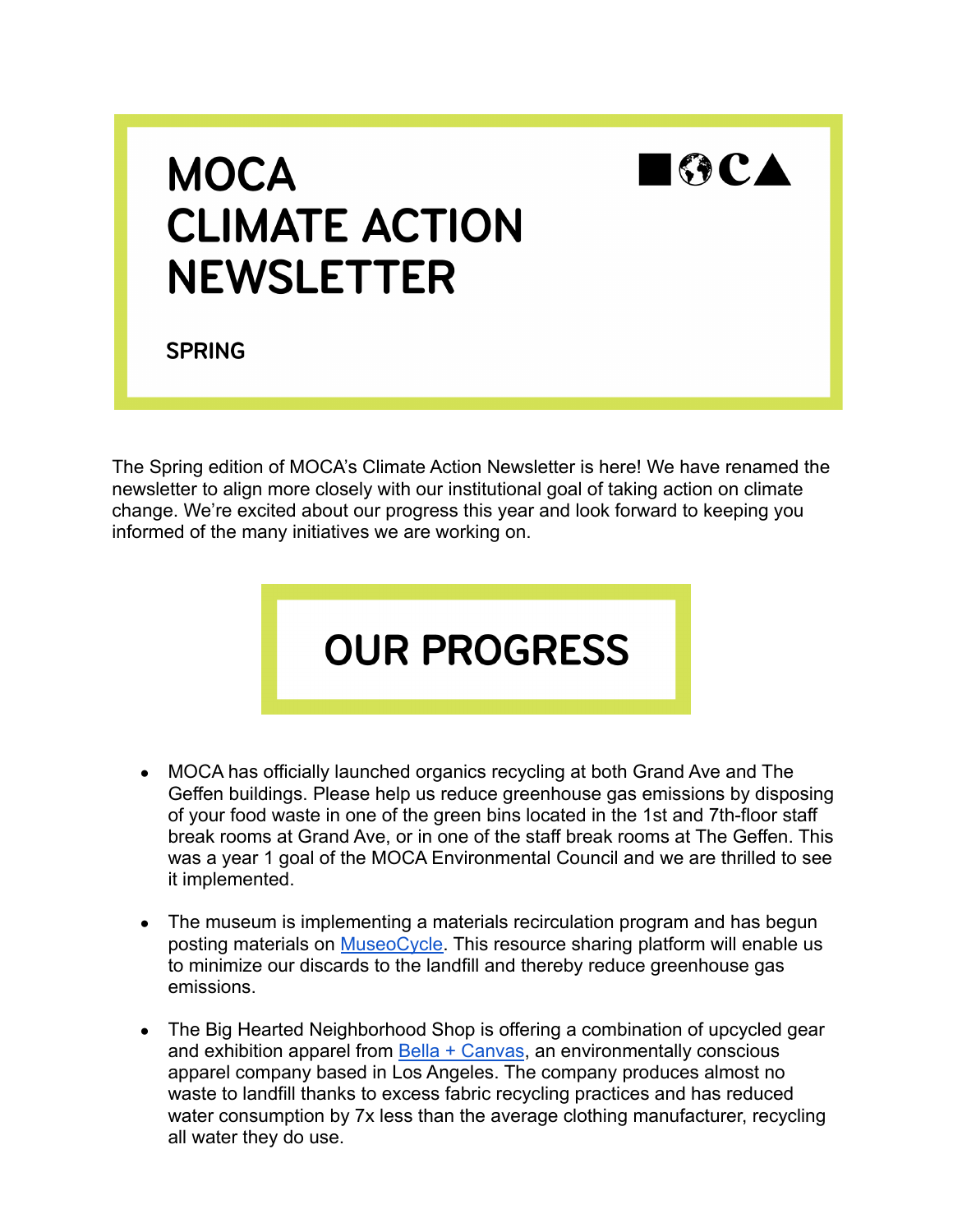## **EXHIBITIONS AND PROGRAMMING**

- One of the foundational goals in establishing MOCA's Environmental Council is to provide accessible and high-quality public programming around the confluence of art, climate, conservation, and environmental justice. We are grateful for the generosity of Nora McNeely Hurley and Manitou Fund for allowing us to achieve this goal with our first-ever 2022 environmental programming series. Guided by the work of the MOCA Environmental Council, this series presents artists, activists, and scholars committed to critical ecological issues both in Los Angeles and globally.
- Our first environmental program *Pollution, Policy, and Art*, took place on April 14th, 2022 with Environmental Council advisor Calla Rose Ostrander moderating. Melissa Aguayo from Break Free From Plastic gave an inspiring introduction on plastics and the upcoming California [Recycling and Plastic](https://www.nrdc.org/media/2021/210721) [Pollution Reduction Act](https://www.nrdc.org/media/2021/210721) legislation, and Liz Larner, Hugo McCloud, and Erica Montelongo participated in the panel discussion. You can find the program recording [here](https://www.moca.org/about/environmental-council#related-videos).
- The upcoming environmental program *Re:Wilding* on June 8th, 2022 will include a panel discussion on rewilding landscapes and protecting forests. Participants include artist Doug Aitken, conservationists Elise Van Middelem from [SUGi,](https://www.sugiproject.com) Karl Burkart from **[One Earth](https://www.oneearth.org)**, and Carly Vynne from [Resolve](https://www.resolve.ngo), with Temple Shipley moderating.



- MOCA has joined the [Ki Futures](https://www.kiculture.org/ki-futures/) program and we have several Ki Champion spots available for our organization.
- Sustainability guidelines for internal and external museum events are currently being formulated, and the Gala planning team is embracing a new model that incorporates climate considerations throughout the planning and execution phases of the event. We are thrilled to be reducing the environmental impact at our events!